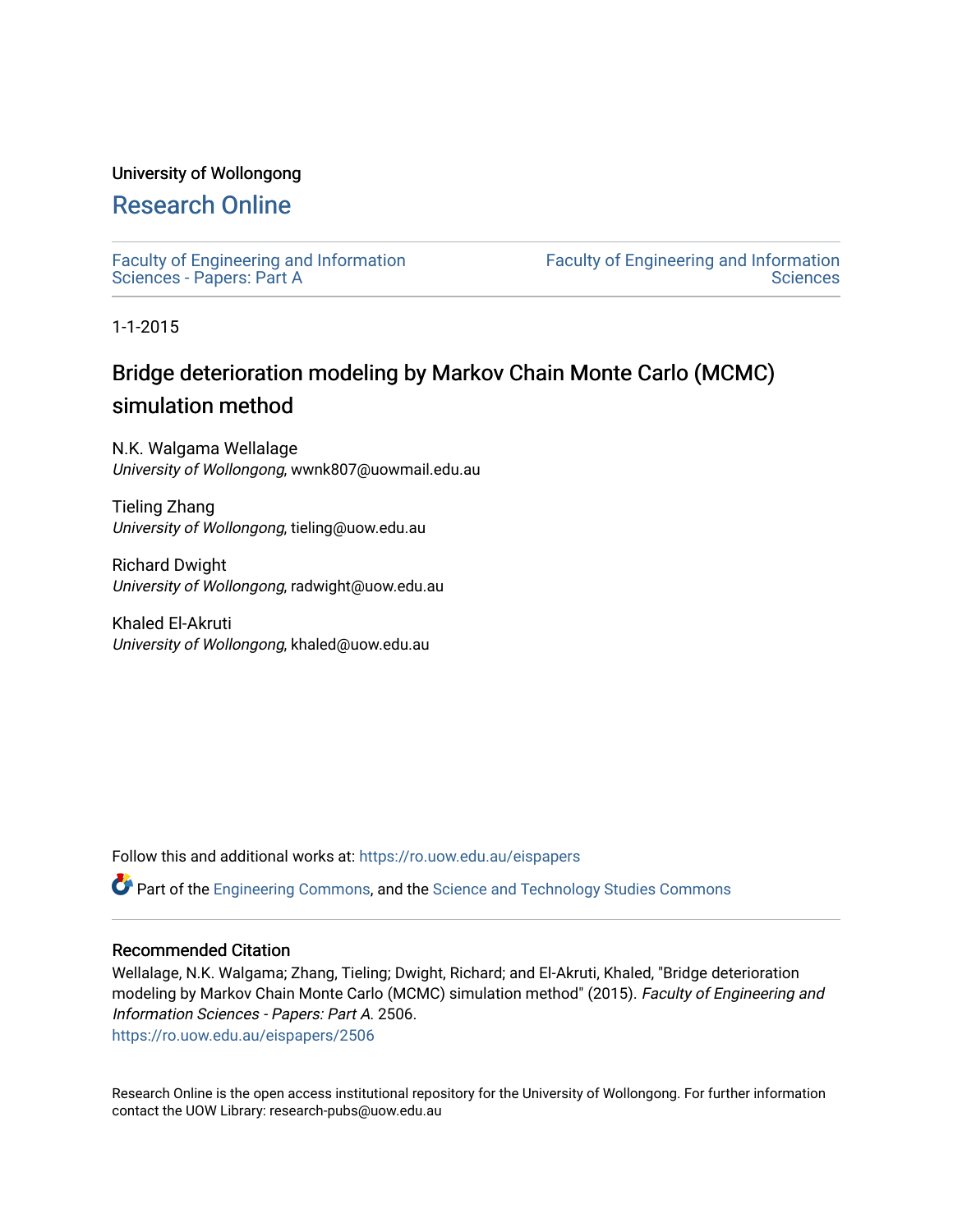## Bridge deterioration modeling by Markov Chain Monte Carlo (MCMC) simulation method

## **Abstract**

There are over 10 thousands rail bridges in Australia that were made of different materials and constructed at different years. Managing thousands of bridges has become a real challenge for rail bridge engineers without having a systematic approach for decision making. Developing best suitable deterioration models is essential in order to implement a comprehensive Bridge Management System (BMS). In State Based Markov Deterioration (SBMD) modeling, the main task is to estimate Transition Probability Matrixes (TPMs). In this study, Markov Chain Monte Carlo (MCMC) simulation method is utilized to estimate TPMs of railway bridge elements by overcoming some limitations of conventional & nonlinear optimization-based TPM estimation methods. The bridge inventory data over 15 years of 1000 Australian railway bridges were reviewed & contribution factors for railway bridge deterioration were identified. MCMC simulation models were applied at bridge network level. Results show that TPMs corresponding to critical bridge elements can be obtained by Metropolis-Hasting Algorithm (MHA) coded in MATLAB program until it converges to stationary transition probability distributions. The predicted condition state distributions of selected bridge element group were tested by statistical hypothesis tests to validate the suitability of bridge deterioration models developed.

### **Disciplines**

Engineering | Science and Technology Studies

## Publication Details

Wellalage, N. Walgama, Zhang, T., Dwight, R. & El-Akruti, K. (2015). Bridge deterioration modeling by Markov Chain Monte Carlo (MCMC) simulation method. In P. W. Tse, J. Mathew, K. Wong, R. Lam & C. N. Ko (Eds.), Proceedings of the 8th World Congress on Engineering Asset Management (WCEAM 2013) & the 3rd International Conference on Utility Management & Safety (pp. 545-556). Switzerland: Springer International Publishing.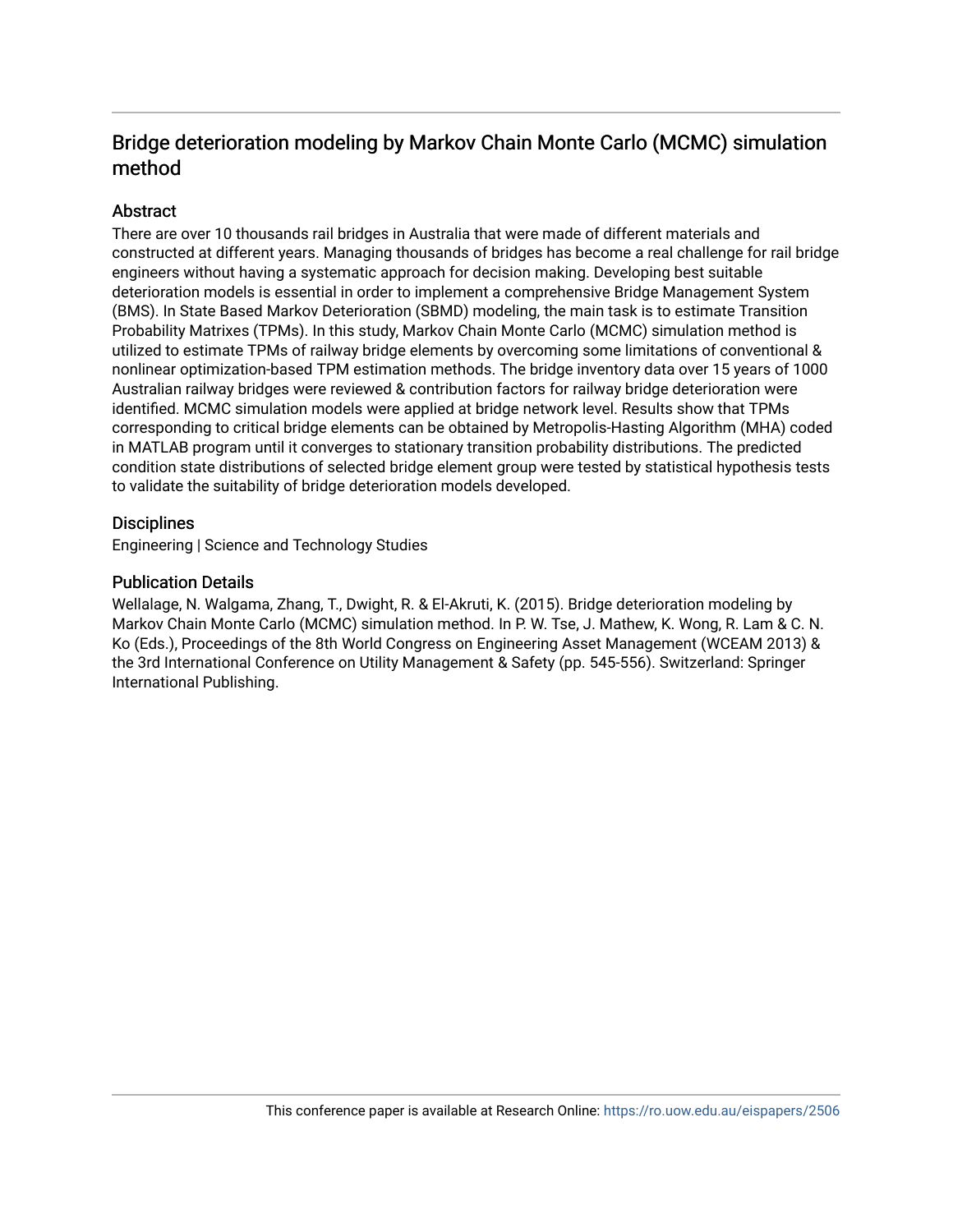## **Bridge Deterioration Modeling by Markov Chain Monte Carlo (MCMC) Simulation Method**

 $W.W.N.$  Karunarathna<sup>1</sup>, Tieling Zhang<sup>2</sup>, Richard Dwight<sup>3</sup> and Khaled El-**Akruti<sup>4</sup>** 

**Abstract** There are over 10 thousands rail bridges in Australia that were made of different materials and constructed at different years. Managing thousands of bridges has become a real challenge for rail bridge engineers without having a systematic approach for decision making. Developing best suitable deterioration models is essential in order to implement a comprehensive Bridge Management System (BMS). In State Based Markov Deterioration (SBMD) modeling, the main task is to estimate Transition Probability Matrixes (TPMs). In this study, Markov Chain Monte Carlo (MCMC) simulation method is utilized to estimate TPMs of railway bridge elements by overcoming some limitations of conventional & nonlinear optimization-based TPM estimation methods. The bridge inventory data over 15 years of 1000 Australian railway bridges were reviewed & contribution factors for railway bridge deterioration were identified. MCMC simulation models were applied at bridge network level. Results show that TPMs corresponding to critical bridge elements can be obtained by Metropolis-Hasting Algorithm (MHA) coded in MATLAB program until it converges to stationary transition probability distributions. The predicted condition state distributions of selected bridge element group were tested by statistical hypothesis tests to validate the suitability of bridge deterioration models developed.

 $\frac{1}{1}$ W.W.N. Karunarathna University of Wollongong, Wollongong, NSW 2522, Australia e-mail: wwnk807@uowmail.edu.au

<sup>2</sup>T. Zhang  $(\boxtimes)$  University of Wollongong, Wollongong, NSW 2522, Australia e-mail: tieling@uow.edu.au

<sup>3</sup>R. Dwight University of Wollongong, Wollongong, NSW 2522, Australia e-mail: radwight@uow.edu.au

4 K. El-Akruti University of Wollongong, Wollongong, NSW 2522, Australia e-mail: khaled@uow.edu.au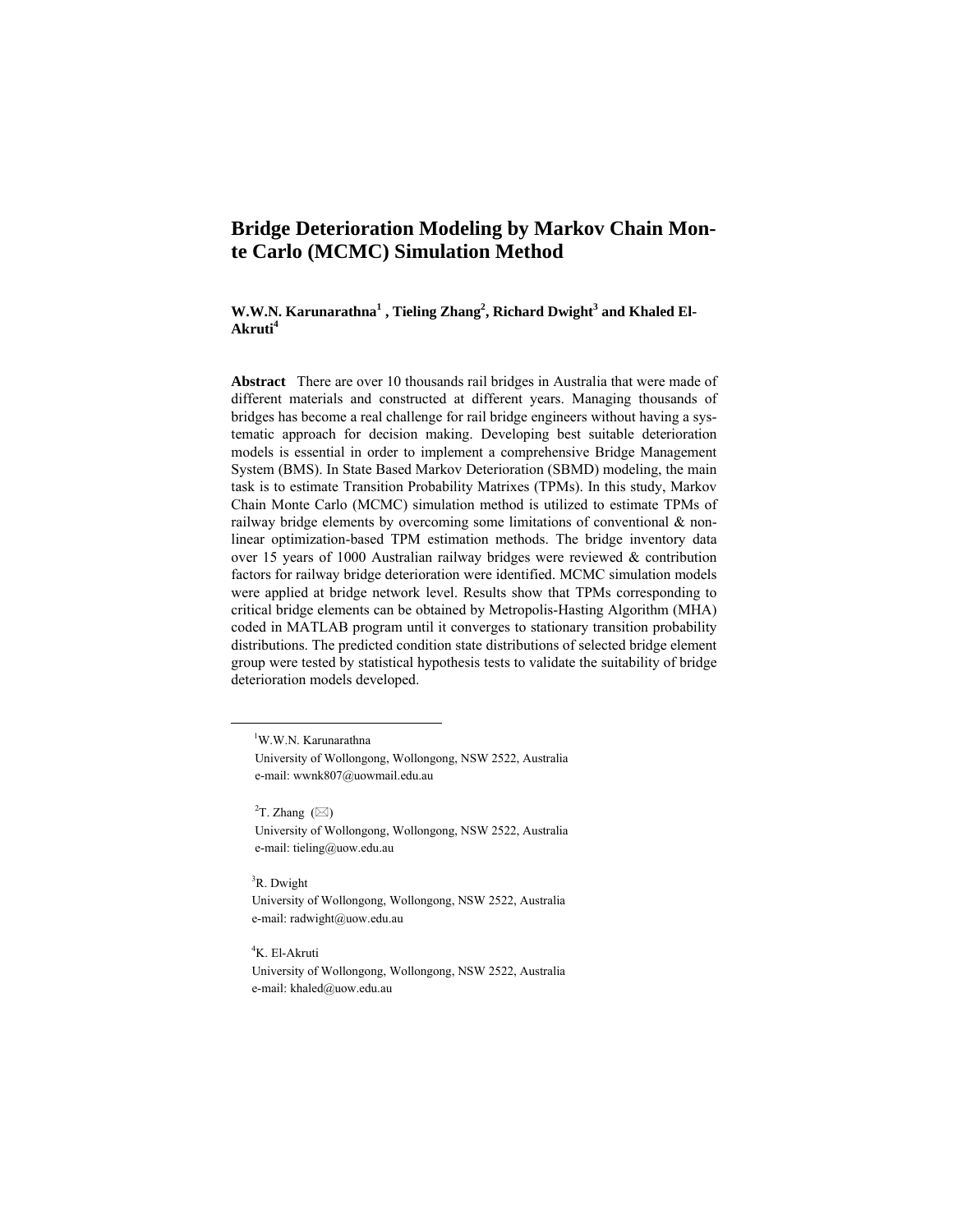#### **1.1 Introduction and Background**

Bridge inspection data consist of condition ratings of main components such as superstructure, deck, substructure, etc., or sub key components. Although the deterioration processes of bridge components are continuous, discrete condition rating are used to measure the level of deterioration of components to reduce the complexity of the continuous condition monitoring [1]. Ratings are usually assigned on different scales by different organizations and, inspections are normally conducted once in every year or two years. For an example, Federal Highway Administration (FHWA) in USA uses range from 0 to 9 whereas railway bridge organizations in Australia assigns ratings on a scale of 1 to 6 or 1 to 4. Inspections are normally conducted once in every year or two years if reliable bridge condition rating data are available for relatively long period of time that can be used to develop bridge component deterioration models [1], [2] & [3]. Bridge deterioration models are used to predict the future condition states of bridge components/bridges and those are essential components of any promising Bridge Management System (BMS).

There are approximately 15,000 bridges in Australia's rail network. These bridges are made of different materials, constructed at different years. Furthermore, they are subjected to different magnitudes, frequencies and distribution of rail loading and exposed to different environmental categories; inspected and maintained by separate organizations with various inspection and maintenance standards. These uncertainties emphasize the need of probabilistic deterioration models over deterministic approaches. According to Nielsen et al. [4], any of the current inspection and maintenance practices within the Australian rail bridge industry doesn't have capability to predict the future conditions of bridge components and Australia's rail bridges seem lack of historical inspection data. Decision making procedure is subjective and it doesn't optimize the cost. Dealing with thousands of bridges has become a real challenge for bridge engineers and managing of these structures is extremely difficult without having a systematic way for decision making. Currently projects are undergoing to implement a bridge maintenance system (BMS) for rail bridges in Australia and thus best suitable deterioration models which match with current inspection and maintenance regimes are vital parts for solving the above discussed issues. This is the motivation of this study.

Markov chain approach is the most popular network level stochastic deterioration modeling technique that has been intensively used for predicting the future conditions of network level infrastructure facilities [3]. It uses available current condition rating data for predicting the future condition states while capturing the physical, model and statistical uncertainties [4]. Since Australia's rail bridge network lacks historical data, Markov approach is suitable for developing network level deterioration models compared to neural network and risk based models. Markov models can be subdivided into state-based models and time-based models.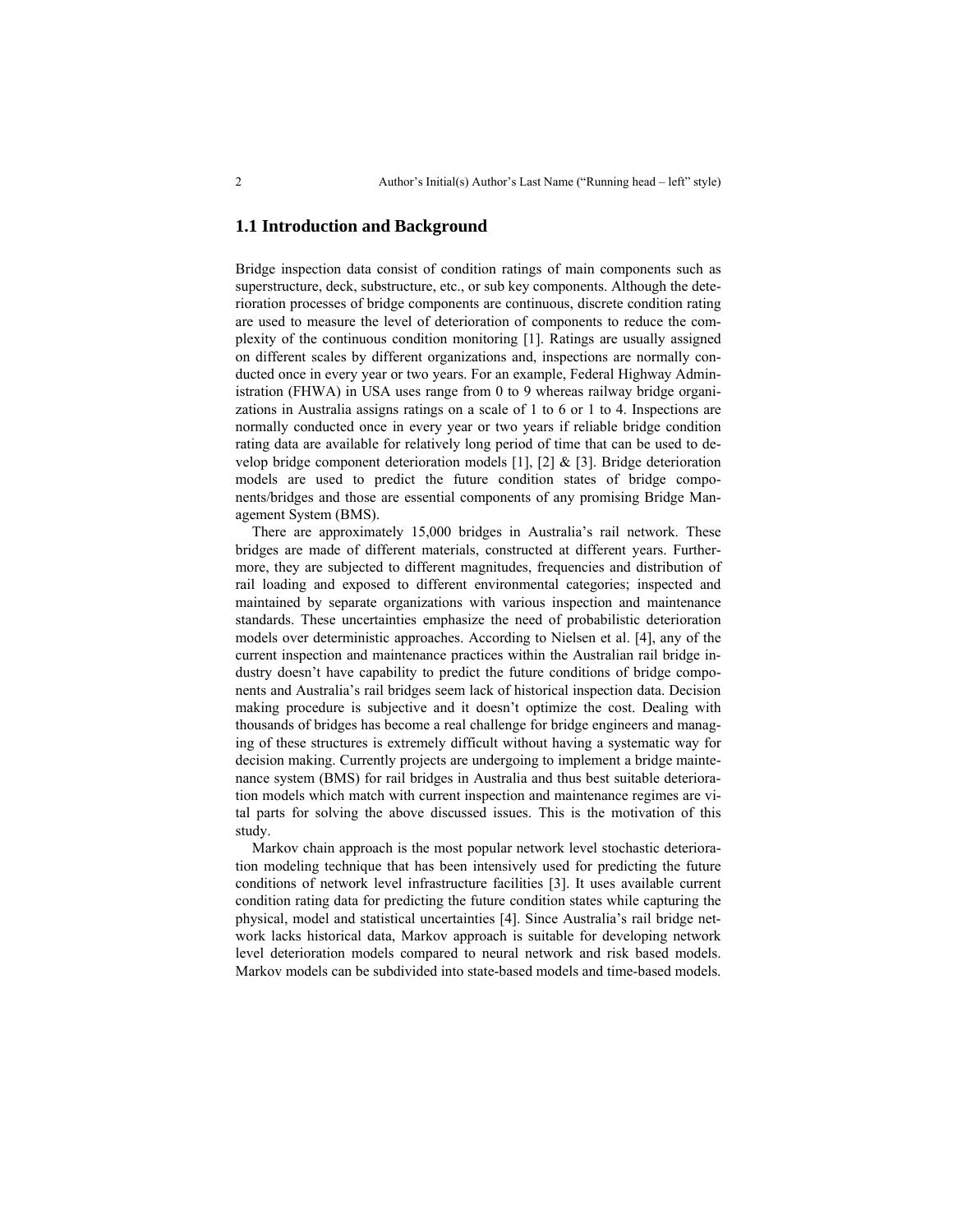Due to high variability of field data collected and current maintenance records of the condition state of bridge components over constant inspection period, use of discrete time sate-based deterioration models are more realistic than time-based one [5]. Therefore, discrete state Markov models are selected to establish deterioration models in this study. Main task of the Markov model here is to estimate the transition probability matrix with limited inspection data, which is also known as calibration of Markov models [6]. If Transition Probability (TP) and initial condition are known for a given component group, the future condition states can be easily obtained by Markov chain method.

Most widely used Markov-model calibration technique is regression based nonlinear optimization approach [5]. In this method, the bridge performance curve is first obtained using linear or nonlinear regression analysis for assumed function type, normally a 3<sup>rd</sup> order polynomial [2 & 5]. Secondly, constrained nonlinear optimization method is applied to minimize the sum of absolute distances between regression performance function values and related expected performance function values obtained by Markov formula which is also known as minimizing the objective function. Finally, main elements in transition probability matrix are supposed to be obtained at global minimum point of nonlinear objective function. Methodology related to distribution based nonlinear optimization is also quite similar to regression based nonlinear optimization and the only difference is objective function that is used for the analysis, as the sum of absolute differences between distribution of condition obtained from the field data and the distribution given in the condition state vector from Markov equation. However, both of the nonlinear optimization methods discussed above have some common drawbacks: 1) It may stop at local minimum points resulting in incorrect transition probability values; 2) cannot provide confidence limits of the transition probabilities and 3) difficult to update when new data are available [6]. Furthermore, accuracy of the regression based nonlinear optimization method is solely dependent on assumed function type that is selected for the regression fitting. Micevski [3] and Tran [6] have successfully used Markov chain Monte Carlo (MCMC) method for pipe deterioration modeling by overcoming the above mentioned limitations. Therefore, in this study, MCMC is applied to railway bridge deterioration modeling.

#### **1.2 Markov Approach to Bridge Deterioration Modeling**

#### *1.2.1 Factor Identification*

Bridge components deteriorate with time and deterioration rates and patterns may vary with contributing factors such as age, rail-traffic volume (Tonnage passes on bridge for given time), span, number of tracks, material type, functional classification (passenger train bridges or freight train bridges), nature of the defect, struc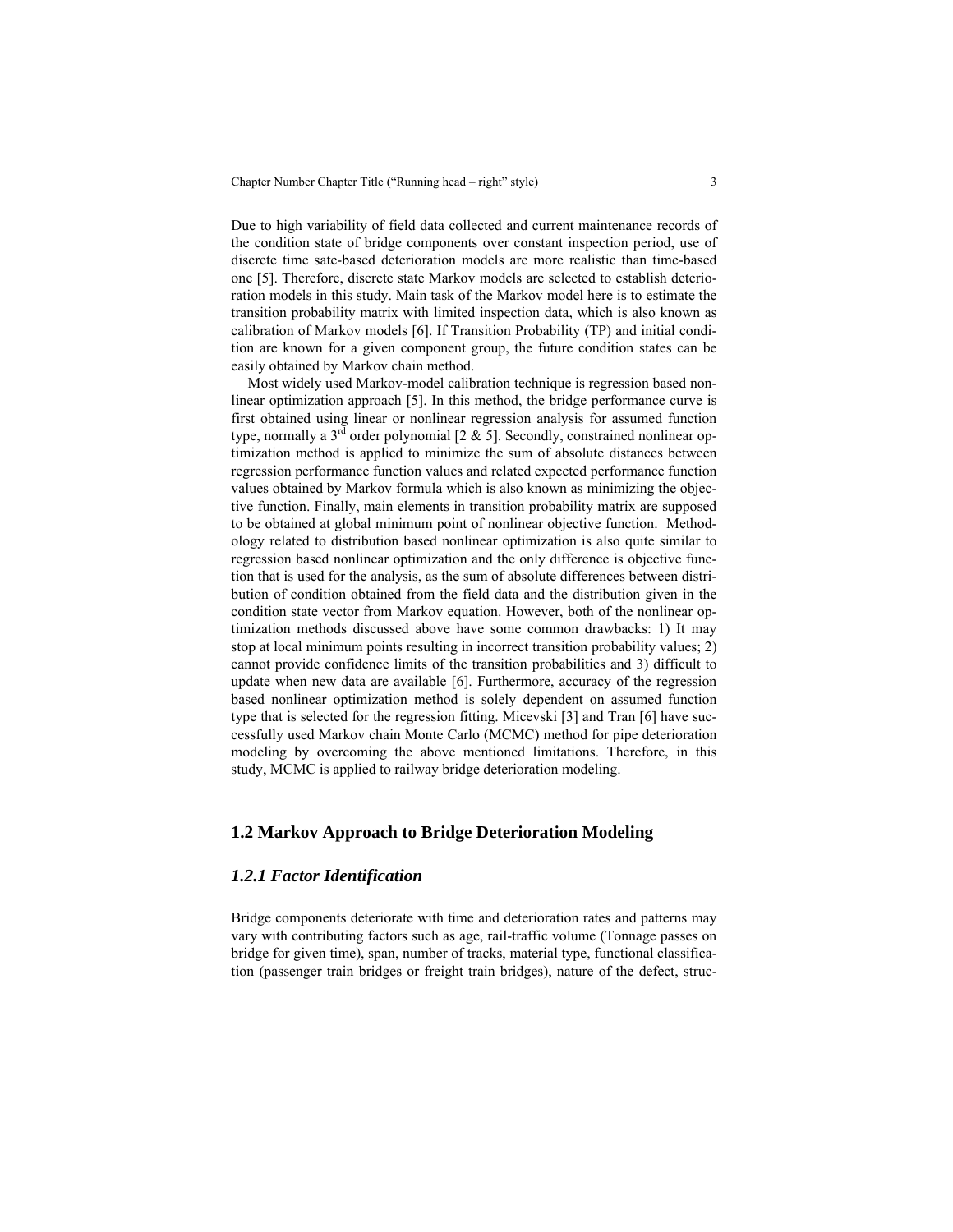ture type and environmental categories, etc. These factors were identified based on most common contributing factors that were considered in previous studies [1], [5] & [2] and through considering expert opinions of rail bridge engineers.

#### *1.2.2 Markov Approach*

The Markov chain is a special case of the Markov process and generally a discrete-time stochastic process { $X(t)$ ,  $t = 0, 1, 2, ...$ } that takes on a finite or countable number of possible discrete states. This can be modeled as a serious of transitions between certain states. For an example, according to condition rating system of a large railway company in Australia, condition state of a bridge component can be defined by an integer between 1 and 5, where 1 represents the structure is in its best condition possible and 5 represents the maximum condition state before a bridge/component is repaired or replaced. It is assumed that whenever the process is in certain state  $i$ , there is a fixed conditional probability  $p_{ij}$  that a component will be in state *j* in one time unit later and can be expressed as discrete parameter stochastic process as given in equation (1.1). In homogenous Markov process, it is assumed that the conditional probability does not change over given time. Therefore, equation (1.1) can be deduced to equation (1.2) with all 5 states of *i* and *j* for all *t*'s.

$$
p_{ij} = P\{X_{t+1} = j | X_{(t)} = i, X_{(t-1)} = i_{t-1}, \dots, X_1 = i_1, X_{(0)} = i_0\},\tag{1.1}
$$

$$
p_{ij} = P\{X_{t+1} = j | X_{(t)} = i\}.
$$
\n(1.2)

These probabilities are represented in matrix form that is called Transition Probability Matrix (TPM or P) of the Markov chain. For example, according to five possible condition states, it yields a 5×5 matrix as given bellow.

$$
P = \begin{bmatrix} p_{11} & p_{12} & p_{13} & p_{14} & p_{15} \\ p_{21} & p_{22} & p_{23} & p_{24} & p_{25} \\ p_{31} & p_{32} & p_{33} & p_{34} & p_{35} \\ p_{41} & p_{42} & p_{43} & p_{44} & p_{45} \\ p_{51} & p_{52} & p_{53} & p_{54} & p_{55} \end{bmatrix}.
$$
 (1.3)

Each element in the TPM represents the probability of transition from one state to another for one inspection period. Sum of the each raw of the TPM is equal to one from total probability theorem. Without rehabilitation or repair work, bridge components would be gradually deteriorating and thus, the bridge component condition ratings either upgrade to a higher number or remain unchanged in one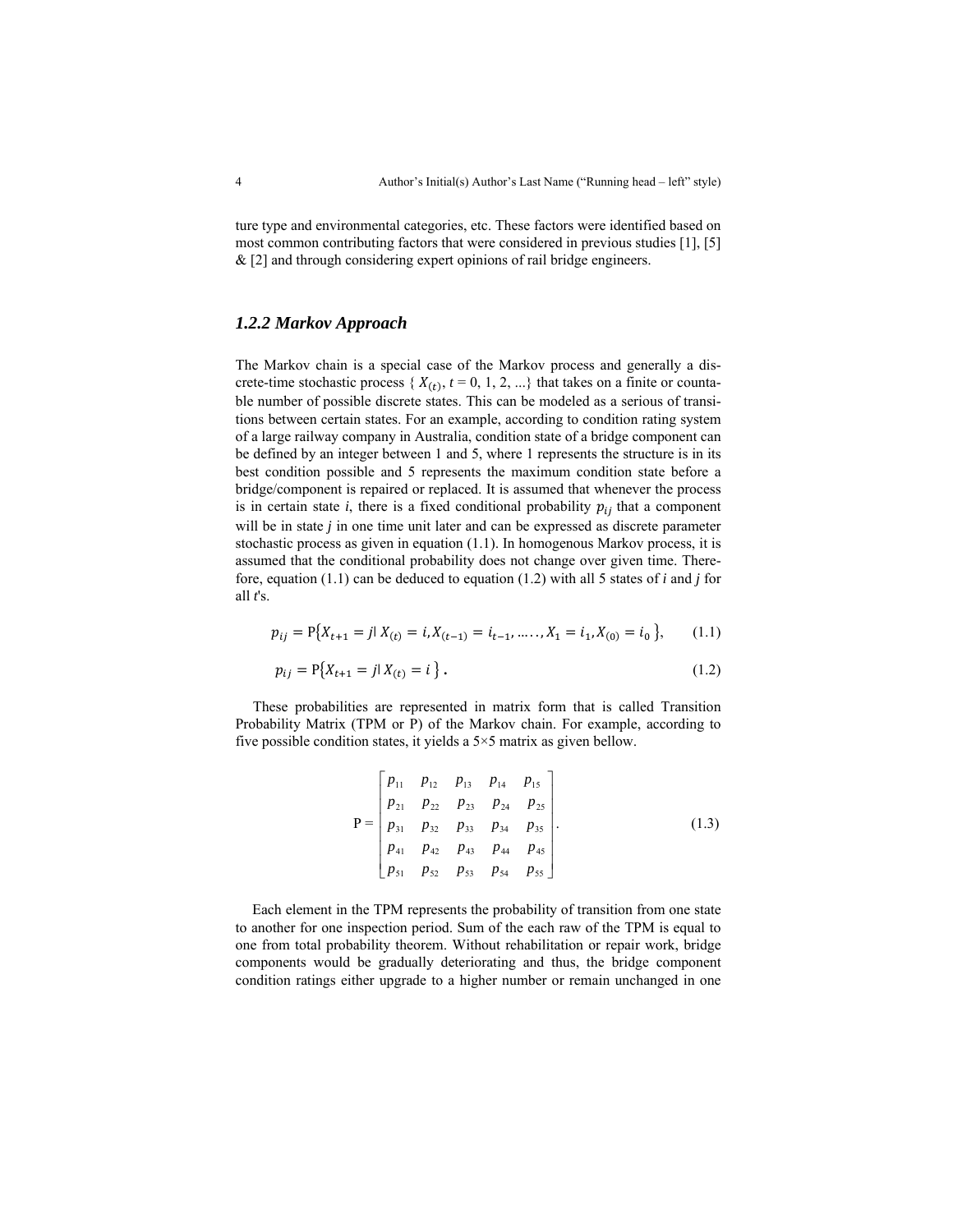inspection period [2]. Hence, the probability  $p_{i j}$  is null for  $i > j$  where *i* and *j* are condition states of the Markov model. Furthermore, in many studies  $[2] \& [5]$ , it was assumed that bridge component condition rating would not be upgraded by more than one state within one single year, or probability of upgrade to more than one state within one year is assumed to be zero. Therefore, one year TPM can be simplified further.

However, in two-year TPM, multi state transition events are automatically generated according to Markov property. This two-year TPM is equal to the second power of one year TPM [5].

Percentage of bridges/components in each condition rating after *t* years of age for a selected group can be expressed as a raw vector which is defined as the condition state vector  $(C_{(t)})$  and expressed as  $C_{(t)} = [C_{1(t)} C_{2(t)} C_{3(t)} C_{4(t)} C_{5(t)}]$  where  $C_{i(t)}$ is percentage of bridge components in condition rating i (for  $i = 1, 2, 3, 4, 5$ ) after *t* years. Furthermore, condition state matrix after 0 years (when  $t = 0$ ) is known as the initial condition state vector which is notated as  $C_{(0)}$ . If initial time is chosen as age  $= 0$ , just after construction of component/(s), it's obvious all components are in condition rating 1(best condition). Thus,  $C_{(0)} = [1 \ 0 \ 0 \ 0]$ . If transition probability matrix (TPM) and initial condition state matrix( $C_{(0)}$ ) are known, condition state matrix after time *t* can be obtained by the multiplication of initial condition state matrix by  $t^{\text{th}}$  power of TPM by using Chapman-Kolmogorov formula as follows.

$$
\mathbf{C}_{(t)} = \mathbf{C}_{(0)} \times \mathbf{P}^{\mathrm{t}} \tag{1.4}
$$

Since  $C_{(0)}$  is frequently known parameter for determining the future condition states, the real challenge is to estimate Transition Probability Matrix (TPM) for a given component group. Different statistical methods have been applied in past studies to estimating TPM of infrastructure facilities including bridges, pipe lines, pavement systems, etc. Estimating of TPMs is also known as calibrating the Markov chains [6] and discussed in next section.

Performance index is defined by  $PI = 6 - CR$  where CR is the condition rating. Without a repair or replacement of a given component, PI decreases as the component age increases.

If the condition state matrix after time  $t$  is known, expected value of facility condition at time *t* can be calculated and defined as Expected Performance Index (EPI) [6].

$$
EPI_{(t)} = \mathbf{C}_{(t)} \times \mathbf{S} \tag{1.5}
$$

where,  $C_{(t)}$  is condition state vector given in equation (1.4) and **S** is a column vector with condition ratings that is the transpose of matrix of [5 4 3 2 1].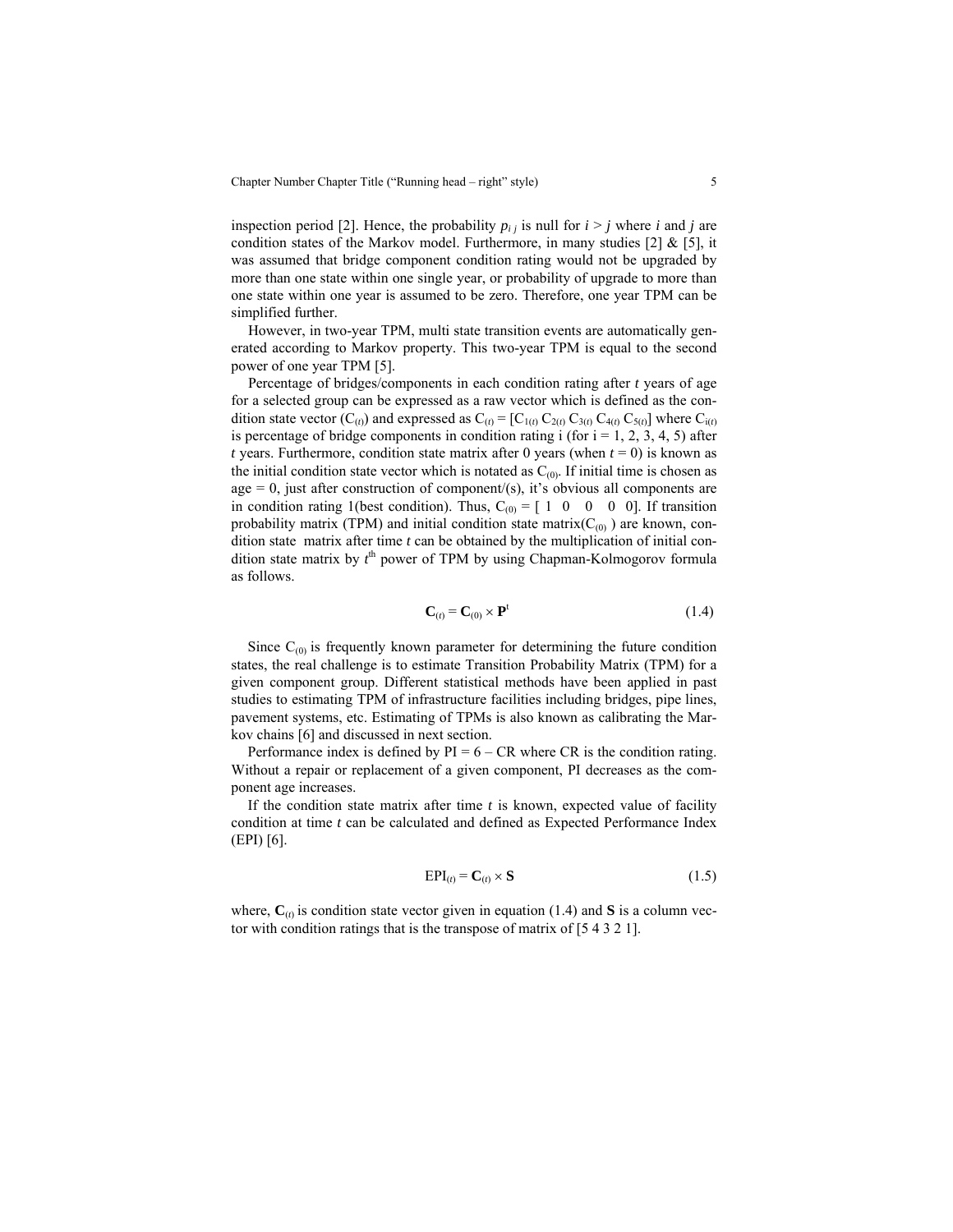#### **1.3 Calibrating the Markov Model by MCMC**

#### *1.3.1 Bayesian Approach*

Let us consider a set of data (condition ratings) for a bridge element group as Y  $=\{y_1, y_2, y_3, \ldots, y_n\}$  and  $\theta$  represent unknown model parameter vector (in here unknown elements  $p_{i,j}$  in TPM). The joint probability distribution P(Y/  $\theta$ ) is known as the sampling distribution or likelihood function which should be a known parameter to perform any inference.  $P(\theta/Y)$  is known as the posterior distribution or target distribution and  $P(\theta)$  is called prior distribution of unknown model parameter. According to Bayes' rule for known value of data Y, posterior distribution of model parameter is given by:

$$
P(\theta/Y) \propto P(\theta) P(Y/\theta).
$$
 (1.6)

When it applies to Markov calibrating model, likelihood function of unknown transition probability density vector for a given bridge data set  $Y = \{y_1, y_2, y_3,$ ......,  $y_n$ } can be easily derived by using joint probability theory and deduced into logarithmic form for easy computation [6] as:

Log[L(Y/\theta)] = 
$$
\sum_{t=1}^{T} \sum_{i=1}^{5} N_i^t \log(C_{it})
$$
 (1.7)

where L (Y/  $\theta$ ) is the likelihood to observe a condition rating data set Y = {y<sub>1</sub>, y<sub>2</sub>, y3, ......, yn} for given bridge element group with *n* total records, *t* is the bridge element age in years,  $T$  is the largest age found in the data set and  $N_t^t$  is the number of elements in condition  $i$  at year  $t$ ;  $C_{it}$  is the probability in condition state  $i$  at year *t* and can be expressed as a function of TPM by using equation (1.4).

#### *1.3.2 MCMC simulation method with MHA*

Markov Chain Monte Carlo (MCMC) methods have been increasingly used in recent years for simulating complex, nonstandard multivariate distributions [3].The Metropolis-Hasting Algorithm (MHA) is the most popular example of a MCMC method and recently used for many engineering applications [6]. According to equation (1.6), posterior density of transition probability values is proportional to multiple of prior density into likelihood function. This property is used in this analysis to allow MCMC method with Metropolis Hasting Algorithm (MHA) to generate samples from posterior distribution [6]. When applying MHA, it's required to choose a proposal density  $q(x, y)$  where  $\int q(x, y) dy = 1$ , for sampling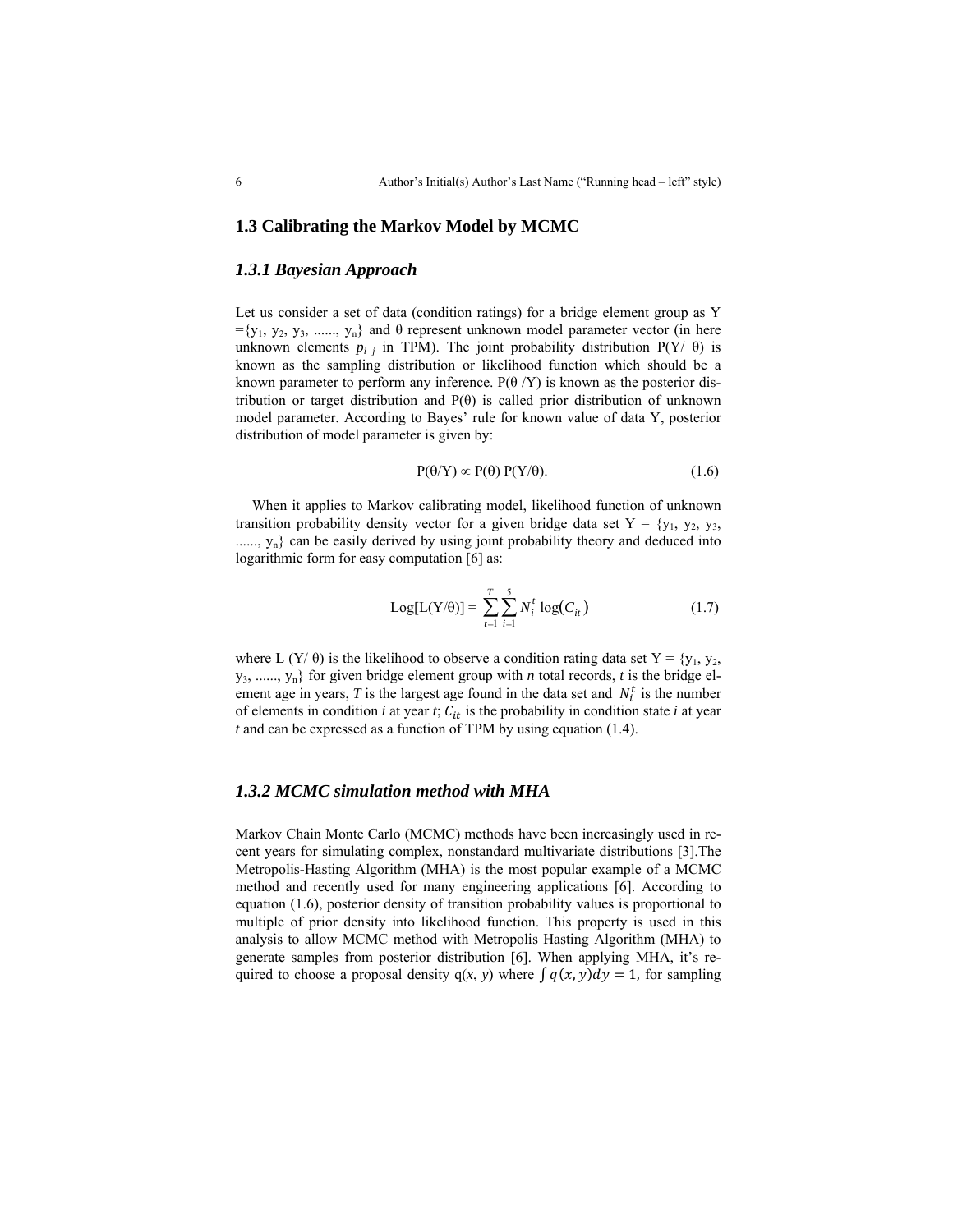from the target distribution [6]. Although, the proposal distribution is arbitrarily chosen from some family distributions, performances are dependent on how much the selected distribution approximates the posterior. ''The candidate-generating density depends on the current state of the Markov chain, which means that when a process is at the point *x* this density generates a point *y* from  $q(x, y)$ . The new point y is always accepted, otherwise, *y* can be accepted with a probability  $\alpha(x, y)$ . In other words, if the jump goes 'uphill', it is always accepted; if 'downhill', it is accepted with a non-zero probability" [6].

#### **1.4 Case Study**

According to data availability and considering contribution factors such as material, Average tonnage passes per week**,** Environmental categories**,** etc.**,** condition rating data of 40 transverse timber bridge decks in major inland railway lines, over past 15 years were selected to do this analysis.

A major problem identified from data analysis is related to subjective nature of bridge inspections. Veshosky [7] argued that condition ratings that are assigned by different inspectors for same bridge component potentially could result in different values. This problem has been addressed up to some extent by conducting workshops and training programs for inspectors, reviewing and adjusting the condition rating data by supervisor and by conducting detailed inspections by experienced engineers. Usually, all bridges in a one railway line are inspected by same inspector. Thus, consideration of condition rating data of bridges in one railway line for this analysis also helps to control subjective nature of the bridge inspection records based on assumption that inspection procedures and rating criteria are approximately same than across many railway lines. However, each railway line does not have significant number of bridges and hence this approach is unable to apply for each line. In this case, analysis has to be done by combining bridges in different railway lines with similar characteristics based on assumption that the observed bridge condition rating are randomly distributed about their true values.

In this study, deterioration models were developed for railway bridge decks with no improvement works have been undertaken in between. Therefore, inspection records for bridge deck element, after repair and reconstruction actions, have been removed from analysis data base. However, it has been identified that every repair and maintenance work has not been recorded in bridge inventory. Some Bridge deck ratings figured improvement of condition with time. However, unless repair or maintenance work is done, bridge components would be gradually deteriorating so that the bridge condition rating is either unchanged or upgraded into a higher number according to the condition rating system. Relaying on that assumption, bridge deck element whose condition rating had been improved over the years were identified and also removed from data base. Furthermore, very good condition rating values have been observed for relatively old bridge decks ele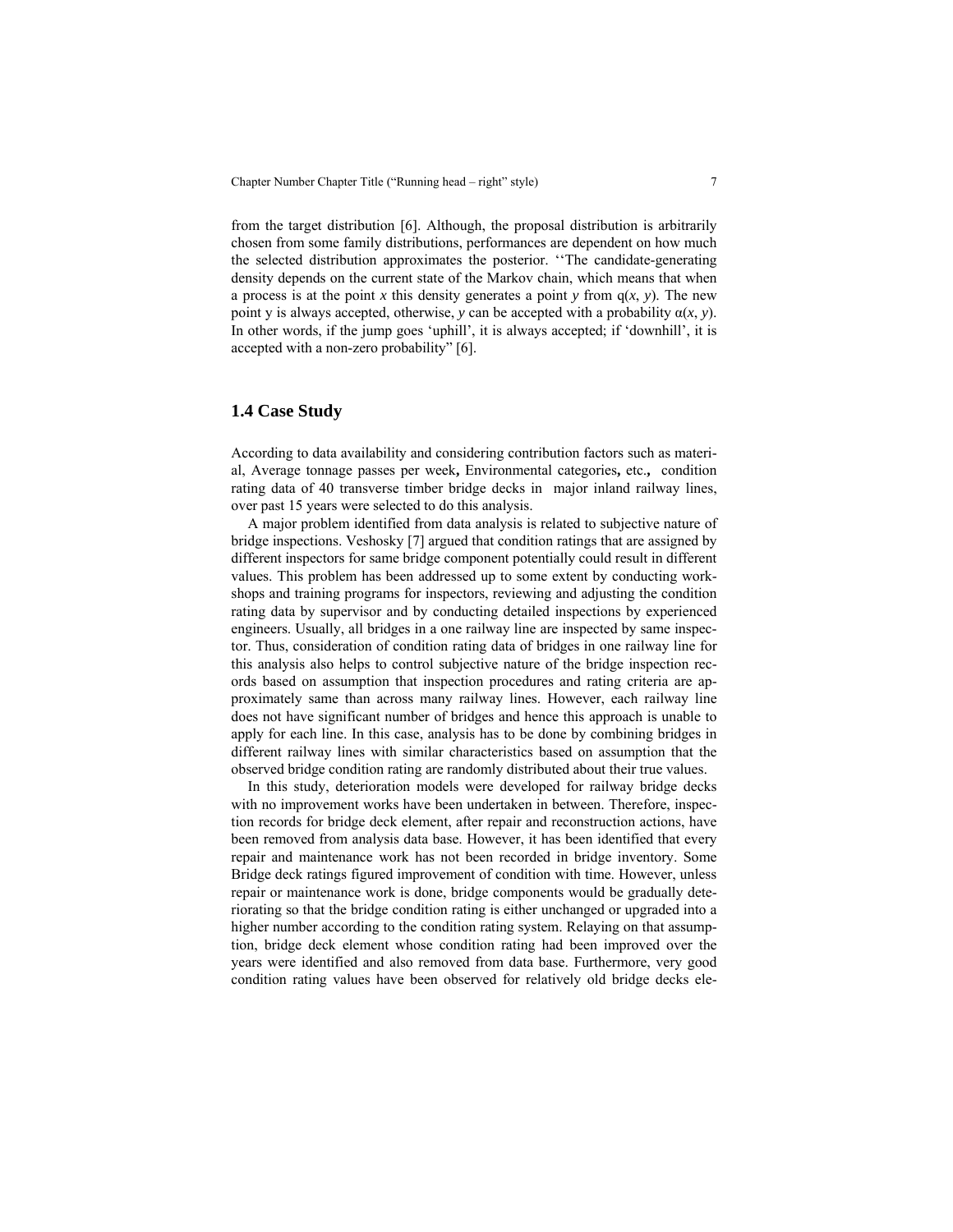ments. This could be happen due to unrecorded repair or reconstruction work before 15 years back, since bridge agency has only 15 years back inspection records. Moreover, some of the newly constructed bridge components had not been assigned in to condition rating in one category. Madanat [1] argued that this could be due to inadequate initial design or construction or misapplication of rating procedure by bridge inspectors. It was also identified that double counting of same records also exists. Hence, these unusual condition rating data were filtered and rejected from the analysis data base. Finally, 242 total records were obtained after filtration process. For statistical validation and comparison purpose, data set was split randomly such that 75% as calibrated data set and the rest as the test data set. Calibrated data set was used for analysis first and validated with test data set by using Chi-square test [6].

#### *1.4.1 Analysis Results*

MATLAB programming codes were developed with MHA algorithm for MCMC. The MHA was run with 50,000 iterations for the calibration data set and later for entire data set until the transition probability values converge to stationary distributions after first 15000 warm-up runs. Variance covariance matrix was adjusted until acceptance rate becomes near to optimum acceptance rate of 0.234. Fig. 1.1 shows the trace plots after 20000 iterations with no warm-up runs for P11, P22, P33 & P44. It's clear that after 2000 iterations, all transition probability values are approximately convergent to stationary distributions. Trace plots with 50000 iterations after 15000 burnings (Warm-up runs) are given in Fig. 1.2. Standard deviation for each transition probability values were found very small and given in Table 1.2 in Section 1.4.2. Mean values of each TPM elements are convergent to constants as shown in Fig. 1.3. Finally, mean values are obtained for the transition probability matrixes for one year transition period and two years transition period, respectively, see, equations (1.8) and (1.9). By using estimated TPM and known initial condition state vector, Markov equation is applied to obtaining the future condition state proportions with time elapsing as given in Fig. 4.4.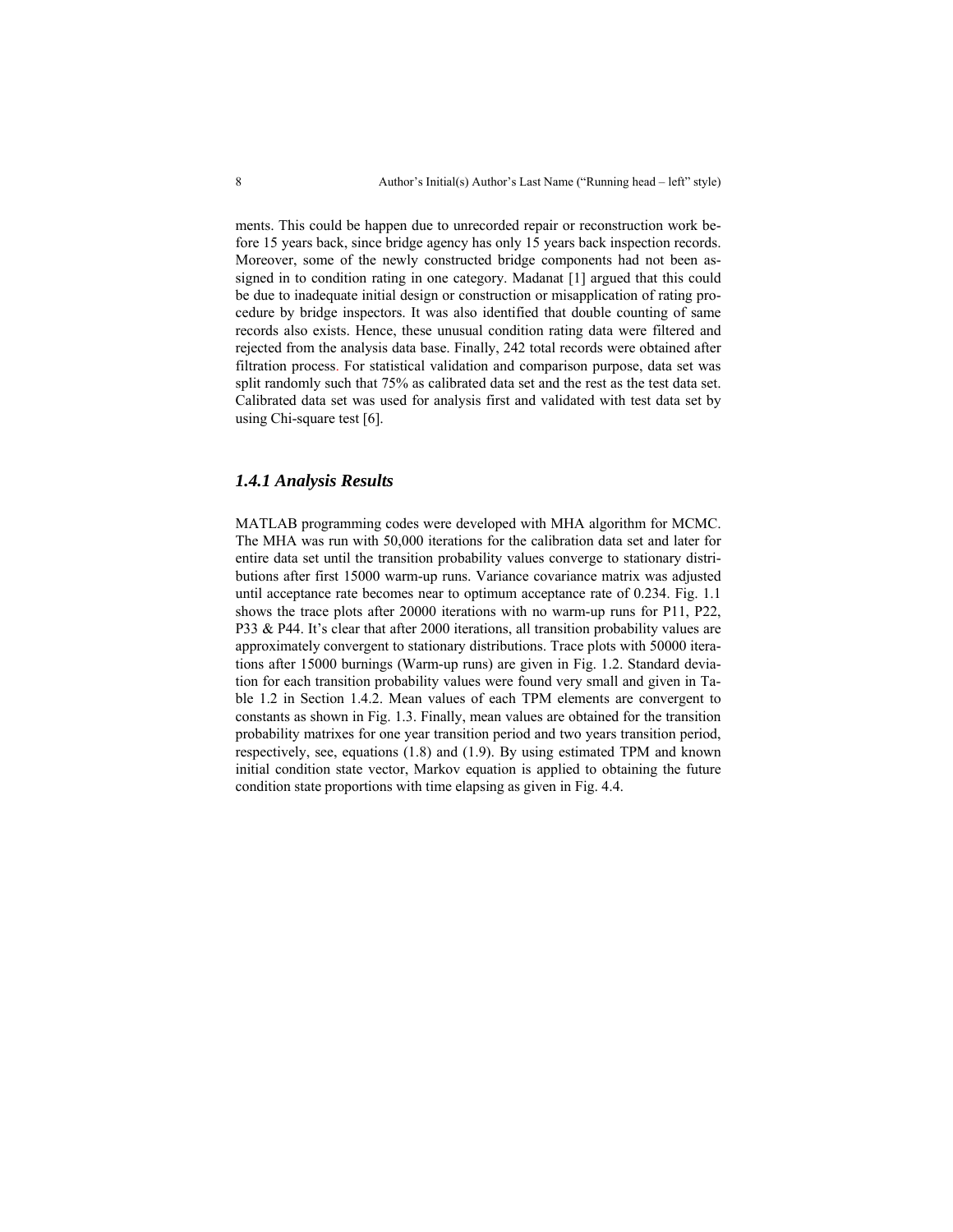

**Fig. 1.1** Trace plots for main transition probability values after first 20000 iterations



**Fig. 1.2** Trace plots for 50,000 iterations with 15,000 warm-up runs for main TPM values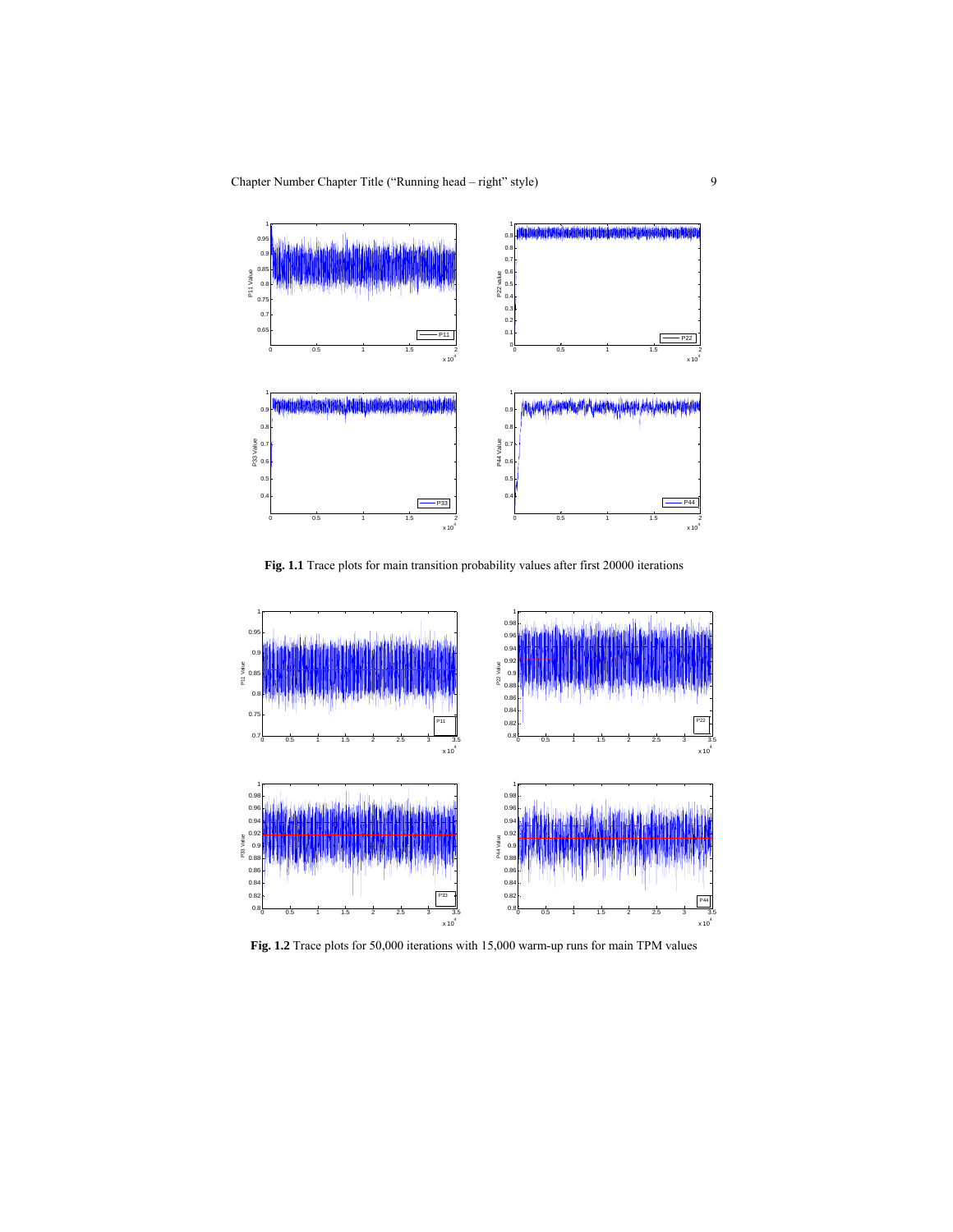

**Fig. 1.3** Trace plots for mean transition probability values after for 50,000 iterations with 15,000 warm-up runs

|       | 0.86 | 0.14 |      |      | 0                |       |
|-------|------|------|------|------|------------------|-------|
|       | 0    | 0.92 | 0.08 |      | $\boldsymbol{0}$ |       |
| $P =$ |      |      | 0.92 | 0.08 | $\theta$         | (1.8) |
|       | 0    |      |      | 0.91 | 0.09             |       |
|       | 0    |      |      |      |                  |       |

|       | 0.7496 | 0.2492 | 0.0112 |         |          |       |
|-------|--------|--------|--------|---------|----------|-------|
|       | 0      | 0.8464 | 0.1472 | 0.0064  | $\theta$ |       |
| $P =$ | 0      | 0      | 0.8464 | 0.1464  | 0.0072   | (1.9) |
|       | 0      | 0      | 0      | 0.84281 | 0.1719   |       |
|       | 0      |        | 0      | 0       |          |       |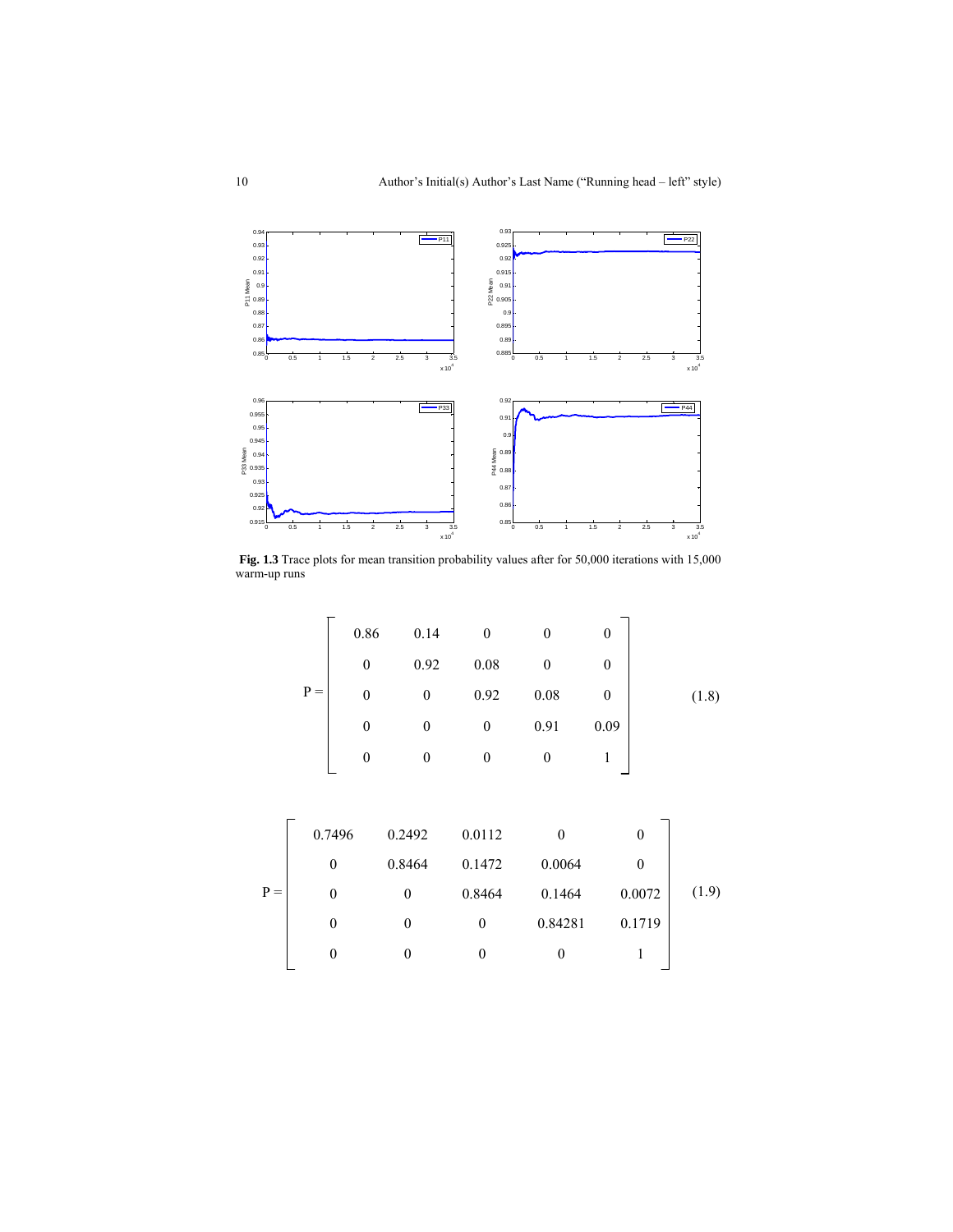

**Fig. 1.4** Condition percentage distribution of each condition sate *vs*. age in MCMC with MHA for entire data set

#### *1.4.2 Verification of Results*

Model was validated by using Goodness-of-fit test using Chi-squared test statistics  $(\chi^2)$  which is based on null hypothesis that the observed number of bridge elements is matched with the predicted number of elements in different condition states [6]. 95% confidence level was used to evaluate the fitness of the models. Chi-squared test statistics  $(\chi^2)$  for bridge element deterioration models in this study was calculated according to equation (1.10).

$$
\chi^2 = \sum_{i=1}^{5} \frac{(O_i - P_i)^2}{P_i}
$$
\n(1.10)

where,  $O_i$  is observed number of transoms in condition *i* (transom is the main element of transverse timber bridge deck),  $P_i$  is predicted number of transoms in condition *i*.

**Table 1.1** Chi-square values of MCMC method results

| Method                   | Chi-Square values with 4 degree of freedoms ( $\leq$ 9.49) |               |  |  |
|--------------------------|------------------------------------------------------------|---------------|--|--|
|                          | Calibrated data set                                        | Test data set |  |  |
| MCMC simulation with MHA | 0.268                                                      | 1.508         |  |  |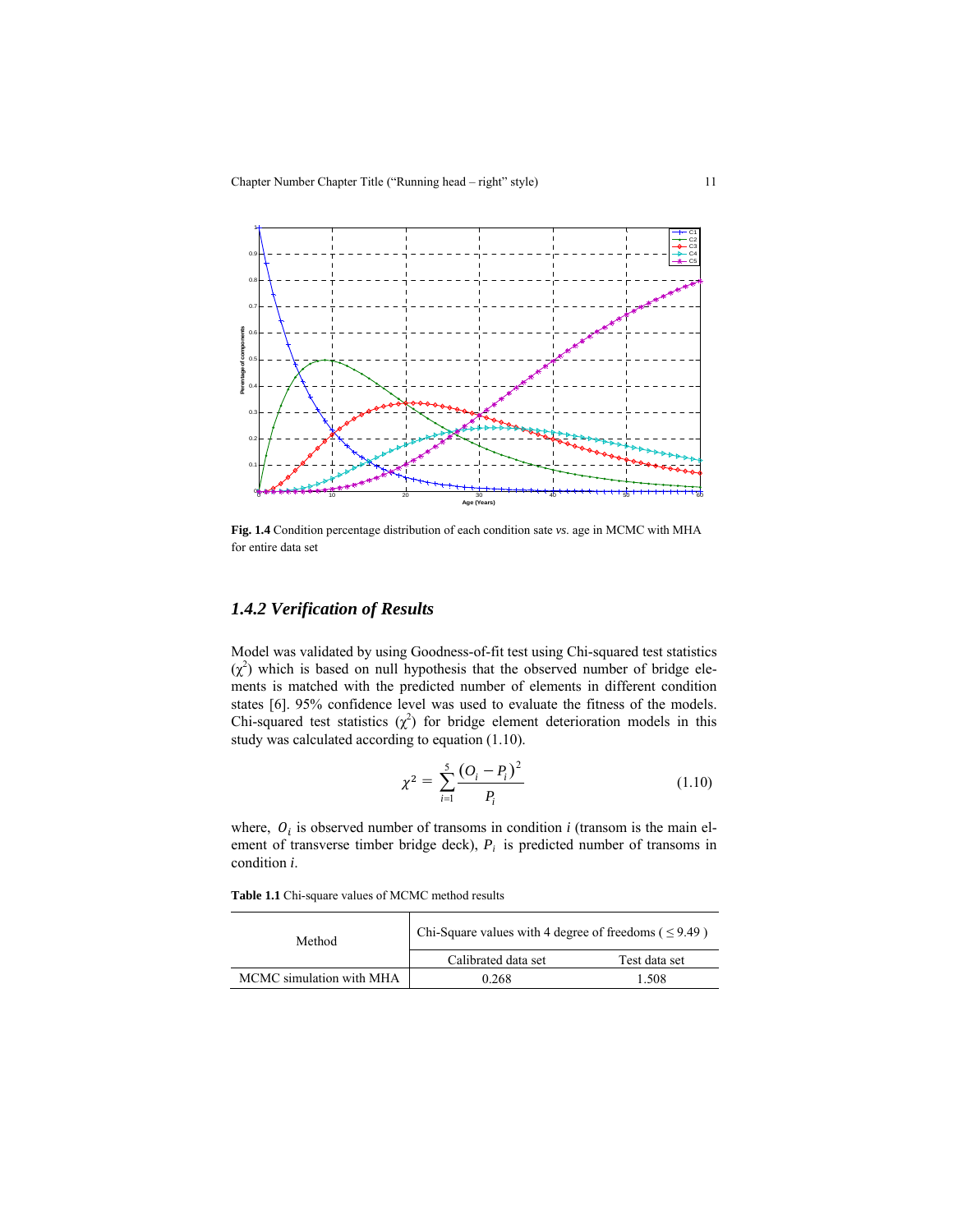**Table 1.2** Main transition probability values and 95% confidence intervals for entire dataset

| <i>p</i> value  | Mean  | STD     | Upper limit | Lower limit |
|-----------------|-------|---------|-------------|-------------|
| P <sub>11</sub> | 0.864 | 0.02564 | 0.867       | 0.860       |
| P <sub>22</sub> | 0.921 | 0.01651 | 0.923       | 0.918       |
| P33             | 0.923 | 0.0178  | 0.925       | 0.920       |
| P44             | 0.913 | 0.0195  | 0.915       | 0.910       |

#### **1.5 Conclusions**

This paper reviews the application of Markov Chain Monte Carlo (MCMC) approach with Metropolis Hasting Algorithm (MHA) for network level bridge deterioration modeling. From expert opinions and previous studies, contribution factors for rail bridge deterioration were identified. Bridge inventory data were collected from a main industrial partner in Australia and reviewed. Transition Probability Matrix (TPM) was estimated by using MCMC with MHA for bridge deck transoms with similar characteristics. The outcome of the MHA is sample distributions for transition probabilities which increases the chance of capturing true global optimum compared to Regression based NOA methods. Outputs of the deterioration models were validated by using goodness-of-fit test. Results show that Chi-square values of transition probabilities for calibrated and test data set are well below the limit values. Obtaining very small Chi-square values compared to limit value convinced the superiority of the MHA and MCMC for bridge deterioration modeling. Ability to express confidence intervals for transition probabilities is another advantage of MCMC method, over conventional Markov calibration methods such as regression based and distribution based NOA. Major drawback of proposed methodology over NOA is that MCMC seeks considerable number of condition rating data which expands the age range of the selected component group.

Further Work: Available Markov calibration techniques and MCMC will be applied to developing a network level deterioration models for other bridge components in order to make a further comparison with other methods.

#### **Acknowledgement**

This research is funded by CRC for Rail Innovation Australia on Railway Asset Management Research Program.